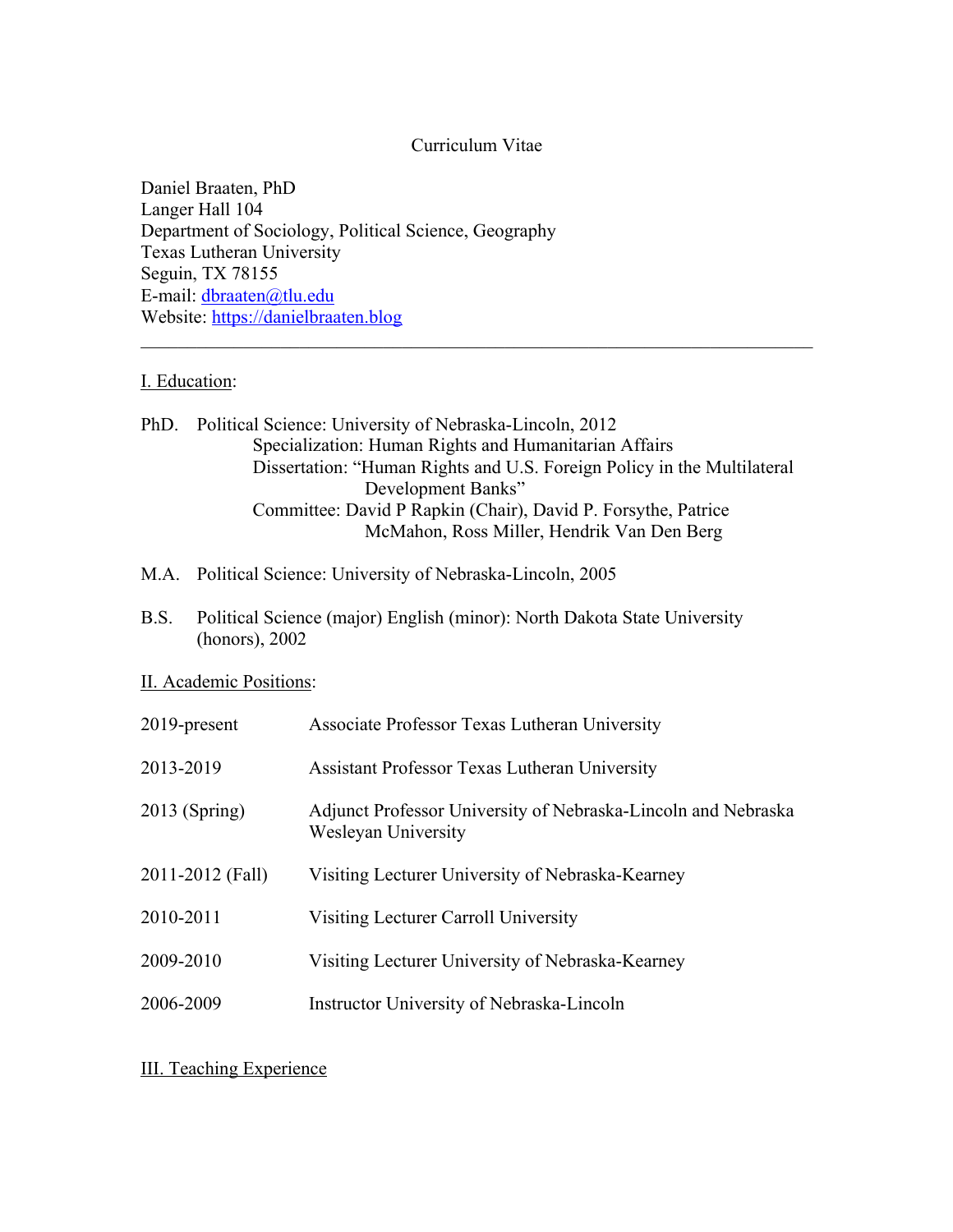Texas Lutheran University

Survey Research Methods Data Analysis for Social Science Introduction to American Politics Introduction to International Relations Introduction to Comparative Politics Global Environment: Politics and Economics Environmental Politics Europe and Advanced Democracies Asia and Development Politics of the Developing World Electoral Politics State and Local Politics Causes of War and Peace Honors Directed Readings Freshman Experience

## University of Nebraska-Kearney:

International Studies: China Field Experience Introduction to American Politics Introduction to International Relations American Foreign Policy Democracies Around the World War and World Politics

## Carroll University

Introduction to American Politics Social Science Inquiry Contemporary Global Politics Politics of the World's Nations

# University of Nebraska-Lincoln

Global Studies Capstone: Global Cooperation Democracy and Citizenship Introduction to Comparative Politics Introduction to International Relations Power and Politics in American Democracy Problems in International Relations Causes of War and Peace Public Issues in America

Nebraska Wesleyan University International Human Rights

# Other Professional Experience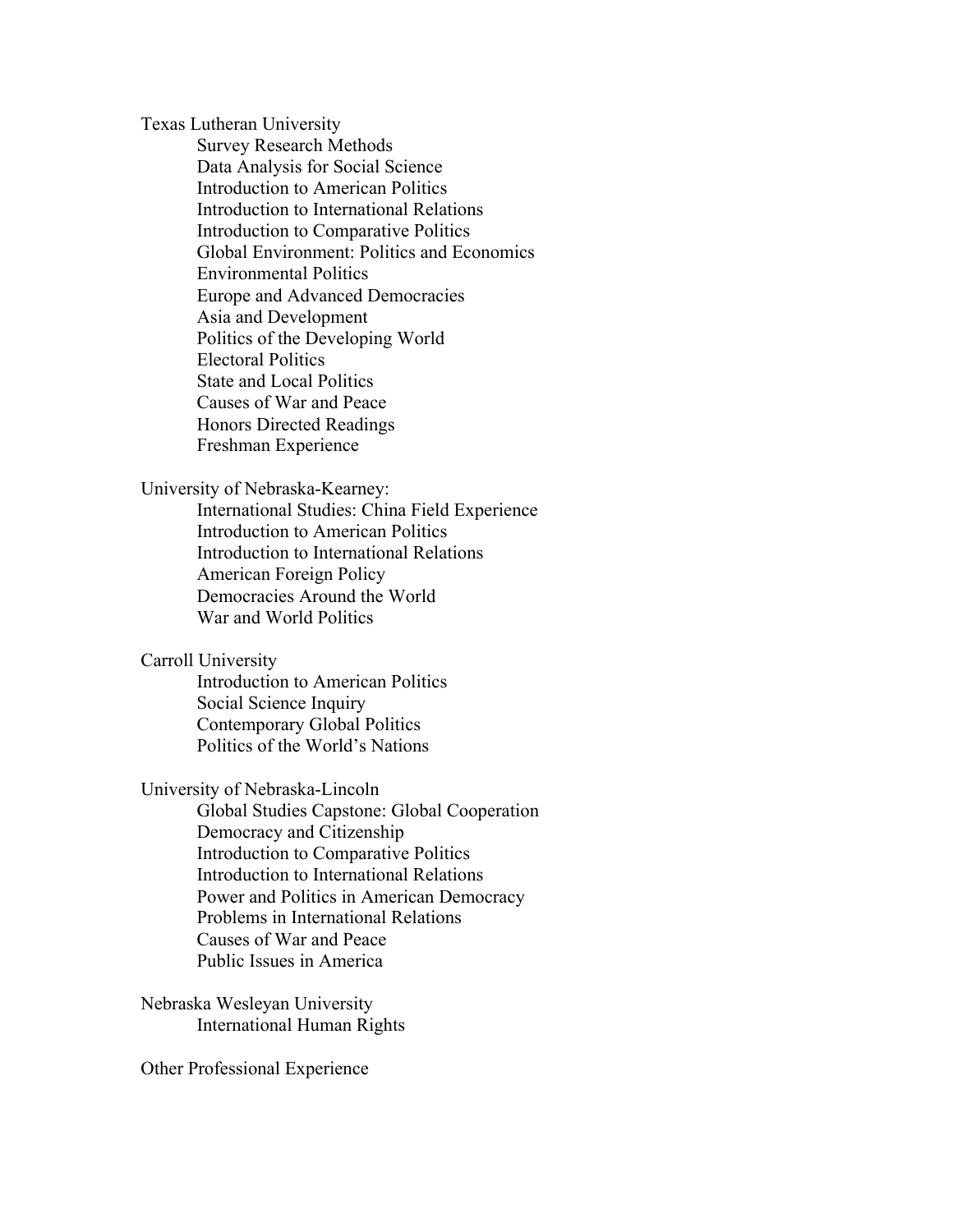Faculty Reader Comparative Government, College Board Advanced Placement Program, Educational Testing Services, 2009-2017

## IV. Research:

#### Research Areas

Human Rights, International Law and Organization, International Political Economy, Environmental Politics

# Journal Articles

Braaten, Daniel. 2022 "A Triangle of Vulnerability: Global Demand for Resources, Political Marginalization, and a Culture of Impunity as Causes of Environmental Defender Killings." *Human Rights Quarterly* Forthcoming.

Braaten, Daniel. 2021 "Human Rights – What Does the Future Hold?" *International Studies Review* 23(3): 1164-1178.

Braaten, Daniel, and Claire Nolasco Braaten. 2021 "Children Seeking Asylum: Determinants of Asylum Claims by Unaccompanied Minors in the U.S. from 2013-2017." *Law & Policy* 43(2): 97-125.

Nolasco, Claire Angelique, and Daniel Braaten. 2021 "The Role of Hospitable and Inhospitable States in the Process of Refugee Resettlement in the United States." *Journal of Refugee Studies* 34(1): 634-662.

Nolasco Braaten, Claire, and Daniel Braaten. 2019 "Suffer the Little Children to Come: Legal Rights of Unaccompanied Alien Children under United States Federal Court Jurisprudence." *International Journal of Refugee Law* 31(1): 55-82.

Braaten, Daniel, Maui Orozco, and Jonathan Strand. 2019 "Voting for Green? U.S. Support for Environmental Projects in the Multilateral Development Banks." *Journal of Environment and Development* 28(1): 28-53.

Braaten, Daniel B. 2017 "Walking a Tightrope: Human Rights, Basic Human Needs and U.S. Support for Development Projects in the Multilateral Development Banks" *Human Rights Review* 18(1): 45-66.

Braaten, Daniel B. 2014 "Determinants of U.S. foreign policy in multilateral development banks: The place of human rights" *Journal of Peace Research* 51(4): 515-527.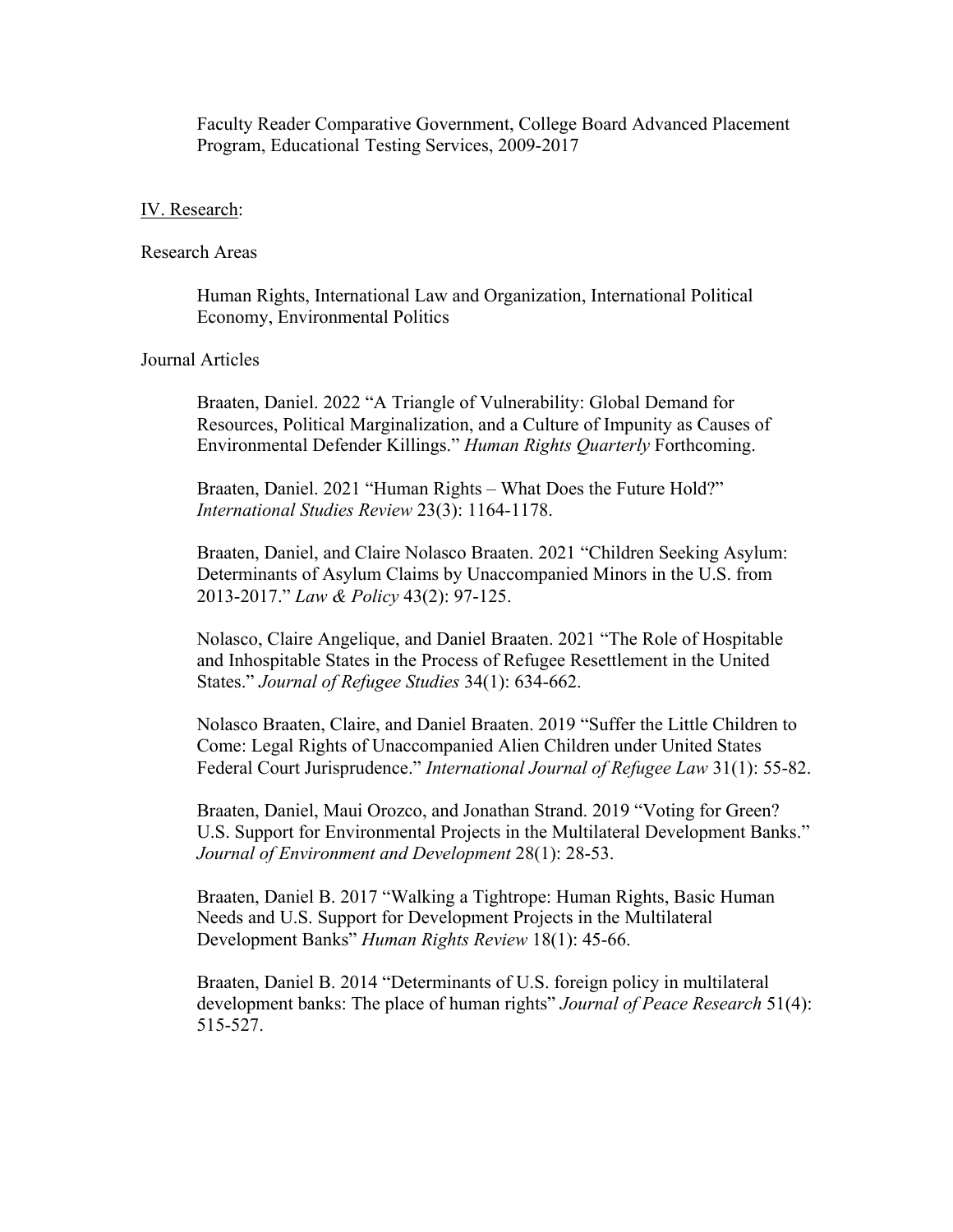Braaten, Daniel B. 2014 "Which Countries, Which Rights? U.S. Human Rights Policy in the Multilateral Development Banks." *Journal of Human Rights* 13(2): 205-229.

Rapkin, David P. and Dan Braaten. 2009. "Conceptualising Hegemonic Legitimacy." *Review of International Studies* 35(1): 113-149.

#### Book Chapters

Braaten, Daniel and David P. Forsythe. 2022. "Human Rights." in *International Organization and Global Governance* eds. Thomas G. Weiss and Rorden Wilkinson. London: Routledge.

Braaten, Daniel B. 2015 "Ambivalent Engagement: Human Rights and the MDBs." in *Global Economic Governance and the Development Practices of the Multilateral Development Banks* eds. Susan Park and Jonathan R. Strand. London: Routledge.

Braaten, Daniel B. 2009. "World Trade Organization." in *Encyclopedia of Human Rights* ed. David P. Forsythe. New York: Oxford University Press.

Braaten, Daniel B. 2009. "Human Rights and Soft Law: Alternative Paths for New Challenges." in *Negotiating Sovereignty and Human Rights* eds. Noha Shawki and Michaelene Cox. Ashgate Publishing.

## Working Papers

"Business as Usual: The Continuity of U.S. Leadership in the Global Economic Order from 2004-2021." with Tina Zappile and Jonathan R. Strand

""2 legit 2 quit?' America's Hegemonic Legitimacy"

"Conservative Environmentalism? An Automated Text Analysis of *National Review*, 2009-2020." with Albert Chiu and Ridwan Noel

Other Writing (book reviews, short articles, op-eds, invited blog posts, etc)

"What Dan Patrick fears about tenure." *San Antonio Express News*, February 25, 2022, with Claire Nolasco Braaten. https://www.expressnews.com/opinion/commentary/article/Commentary-What-Dan-Patrick-fears-about-tenure-16947905.php

"What Influences Immigration Judges." *Academic Minute,* October 25, 2021, with Claire Nolasco Braaten. https://academicminute.org/2021/10/daniel-braatentexas-lutheran-university-what-influences-immigration-judges/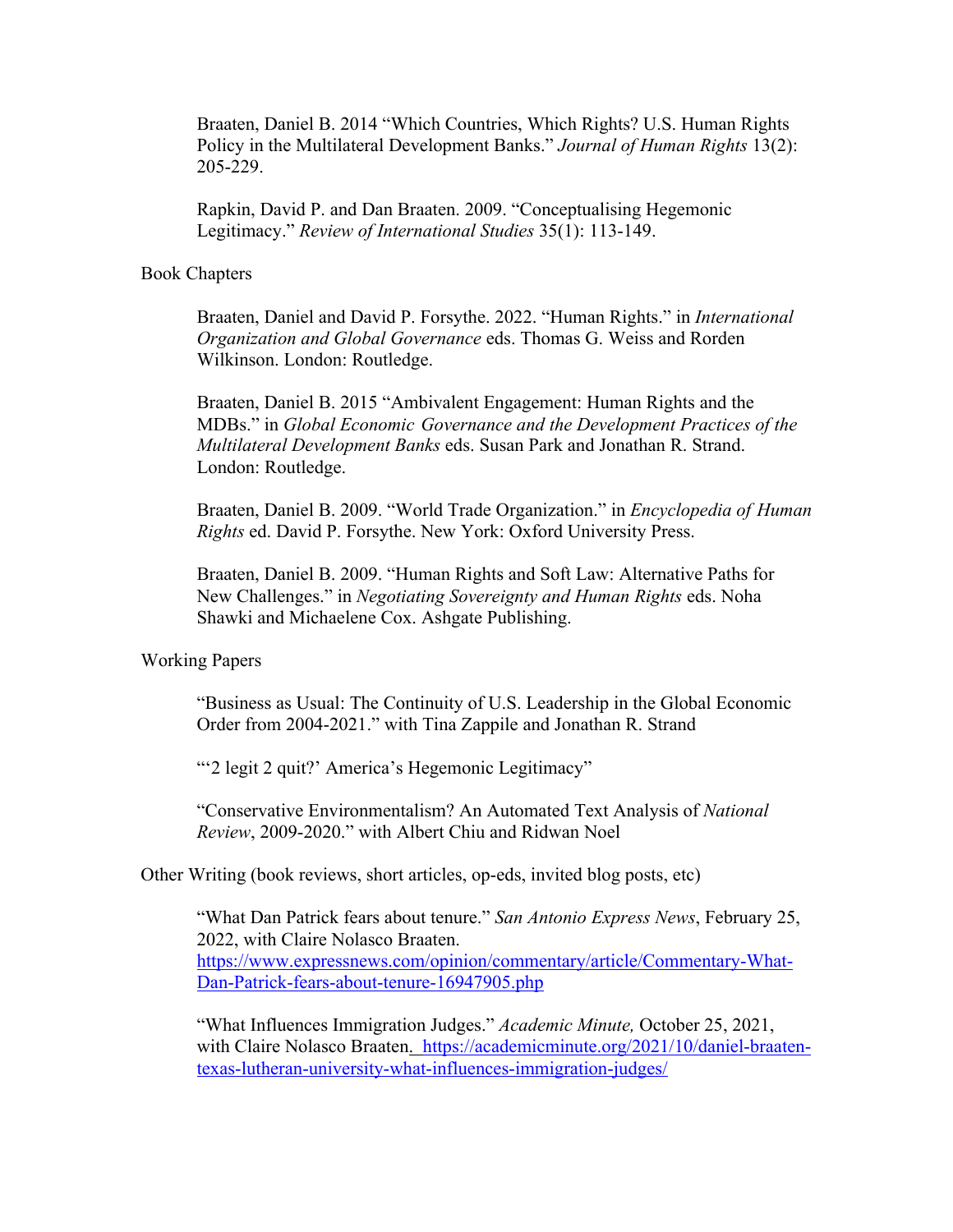"US immigration judges considering asylum for unaccompanied minors are 'significantly influenced' by politics." *The Conversation*, July 13, 2021, with Claire Nolasco Braaten https://theconversation.com/us-immigration-judgesconsidering-asylum…unaccompanied-minors-are-significantly-influenced-bypolitics-160071

Review of "Rights as Weapons: Instruments of Conflict, Tools of Power." *E-International Relations,* February 21, 2021. https://www.eir.info/2021/02/21/review-rights-as-weapons-instruments-of-conflict-tools-ofpower/

"U.S. Senate should expel Ted Cruz." *San Antonio Express News*, January 8, 2021. https://www.expressnews.com/opinion/commentary/article/Commentary-U-S-Senate-should-expel-Ted-Cruz-15853213.php

"What we can learn from studying 'Who Killed Berta Caceres'" *Waging Nonviolence*, July 22, 2020. https://wagingnonviolence.org/ipra/

Review of "Not Enough: Human Rights in an Unequal World." *E-International Relations*, October 25, 2018. https://www.e-ir.info/2018/10/25/review-notenough-human-rights-in-an-unequal-world/

Review of "Evidence for Hope: Making Human Rights Work in the 21<sup>st</sup> Century." *E-International Relations*, April 7, 2018. https://www.eir.info/2018/04/07/review-evidence-for-hope-making-humanrights-work-in-the-21st-century/

"Hummingbirds" *BlueLakeReview*. March 2018. http://bluelakereview.weebly.com/hummingbirds.html

"Higher Education in the Age of Trump." *Intersections*. Spring, 2017. 6-11 http://digitalcommons.augustana.edu/intersections/

"Is Donald Trump a Legitimate President?" *Partially Examined Life*. January 26th, 2017.

https://partiallyexaminedlife.com/2017/01/26/is-donald-trump-a-legitimatepresident/

"The Legitimacy of American Hegemony in the Age of Trump" *Duck of Minerva*. December 3rd, 2016.

http://duckofminerva.com/2016/12/the-legitimacy-of-american-hegemony-in-theage-of-trump.html

V. Conference Presentations and Invited Talks: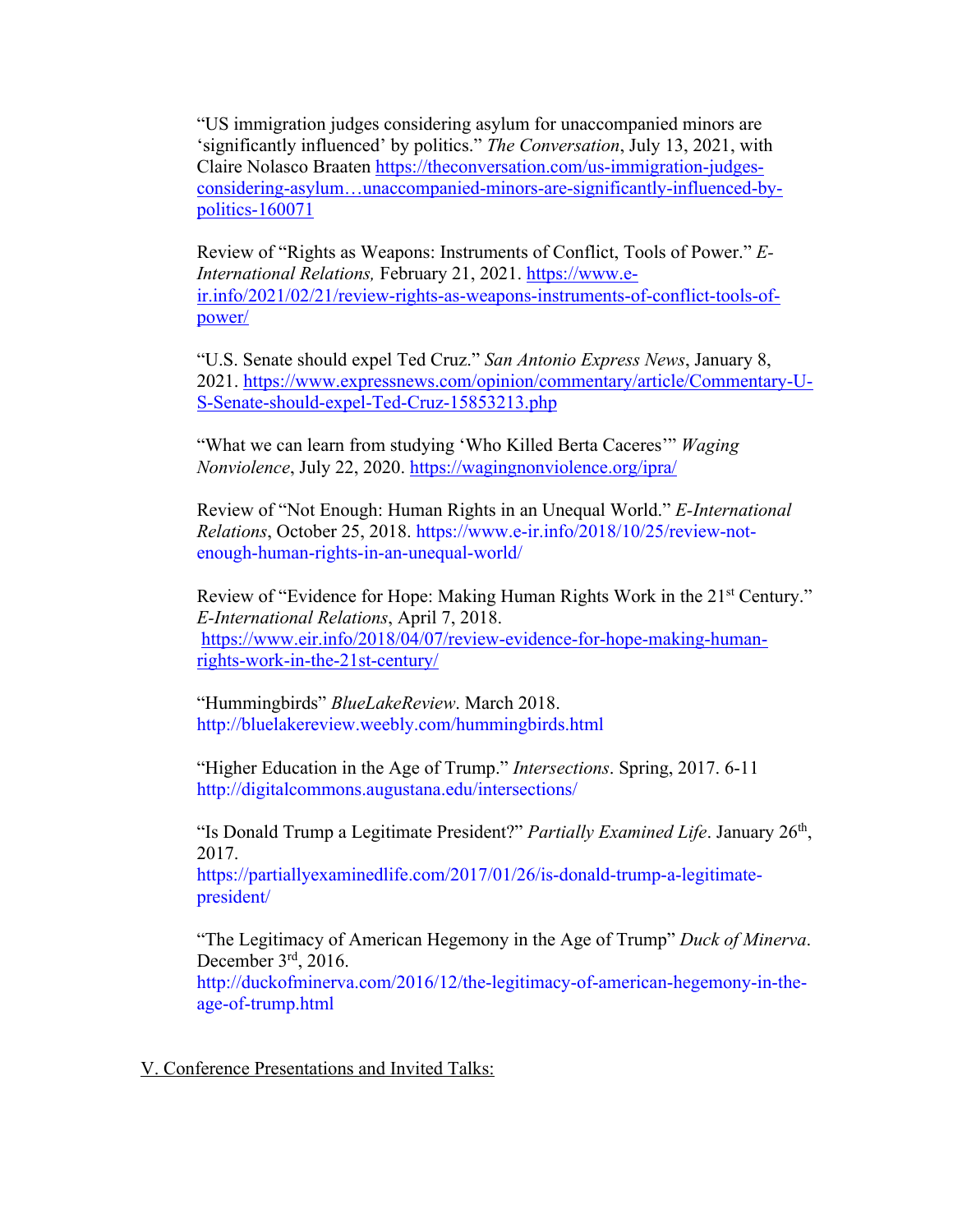"A Good Lawyer is Hard to Find: Effective Counsel in Asylum Proceedings for Unaccompanied Minors" presented at the American Political Science Association Annual Conference, October 2021 with Claire Nolasco Braaten

"Conservative Environmentalism? An Automated Text Analysis of *National Review*, 2009-2020" presented at the Midwest Political Science Association Annual Conference, April 2021

"'2 legit 2 quit?' America's Hegemonic Legitimacy" presented at the International Studies Association Annual Conference, April 2021

"Children Seeking Asylum: An Analysis of the Political and Legal Factors Influencing Asylum Claims by Unaccompanied Minors in the U.S., 2013-2017" presented at the American Society of Criminology Annual Conference, November 2019 with Claire Nolasco

"Children Seeking Asylum: An Analysis of the Political and Legal Factors Influencing Asylum Claims by Unaccompanied Minors in the U.S., 2013-2017" presented at the International Studies Association Annual Conference, March 2019 with Claire Nolasco

"The End of the Liberal World Order? Not So Fast… The Global Economic Order Will Do Just Fine Without U.S. Leadership" presented at the International Studies Association Annual Conference, March 2019 with Tina Zappile and Jonathan R. Strand

"Killing the Protectors: Determinants of Environmental Activist Killings" presented at American Political Science Association Annual Conference, August 2018.

"You Don't Have to Live Like a Refugee' The Politics of Refugee Resettlement in the U.S. States." University of the Philippines, Manilla. June 7, 2018.

"'Comparativising' The Introductory to American Politics Course" presented at Engaging Pedagogy: 2018 TLU Conference on Teaching and Learning, May 2018

"'You Don't Have to Live Like a Refugee' The Politics of Refugee Resettlement in the U.S. States." Presented at the International Studies Association Annual Conference, April 2018. with Claire Nolasco

"Persona Non Grata No More? Legal Rights of Unaccompanied Alien Children Under United States Federal Court Jurisprudence" Presented at the Academy of Criminal Justice Sciences Annual Conference, February 2018. with Claire Nolasco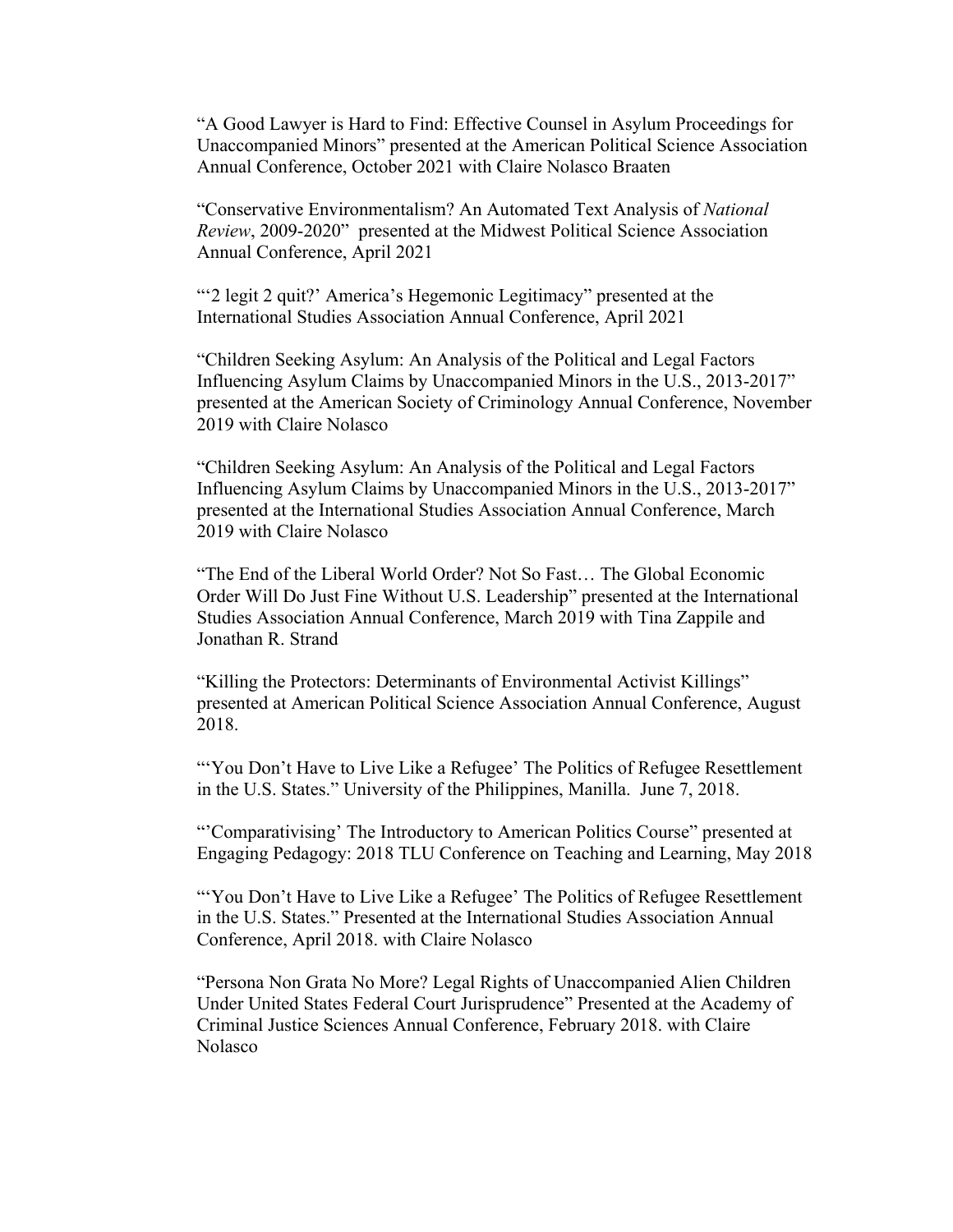"The Determinants of Accountability Mechanism Complaints in the Multilateral Development Banks." presented at the International Studies Association Annual Conference, March 2016.

"Global Environmental Governance and Caring for the Earth: The Role of the Multilateral Development Banks." presented at the Association of Lutheran College Faculties Conference, September 2015.

"Teaching Students to Think Like Researchers." presented at Engaging Pedagogy: 2015 TLU Conference on Teaching and Learning, May 2015. with Amelia Koford, Collin Bost, and Mark Dibble.

"Greening Principals and Agents? American Support for Environmental Lending Projects in the Multilateral Development Banks" presented at the International Studies Association Annual Conference, February 2015. with Maui Orozco and Jonathan R. Strand

"China's Hegemonic Potential: Is it Legit?" presented at the Midwest Political Science Association Conference, April 2014. with Yue Zou

"Basic Human Needs, Human Rights, and U.S. Foreign Policy in the Multilateral Development Banks (MDBs) presented at the International Studies Association Annual Conference, April 2013

"U.S. Foreign Policy in a Globalized World" invited presentation at World Leaders Camp, University of Nebraska-Kearney, July 2012

"Human Rights Obligations of Transnational Corporations" presented at the International Studies Association Annual Conference, April 2012

"Human Rights and U.S. Foreign Policy in the Multilateral Development Banks" presented at the American Political Science Association Conference, September 2010

"The Lone Cowboy: Individualism, Public Opinion, and American Foreign Policy" presented at the Midwest Political Science Association Conference, April 2010 with Shih-Yi Albert Chou

"U.S. Human Rights Policy in the Multilateral Development Banks" presented at the Western Political Science Association Conference, April 2010

"Determinants of U.S. Foreign Policy in the Multilateral Development Banks: The Place of Human Rights presented at the International Studies Association Conference, February 2010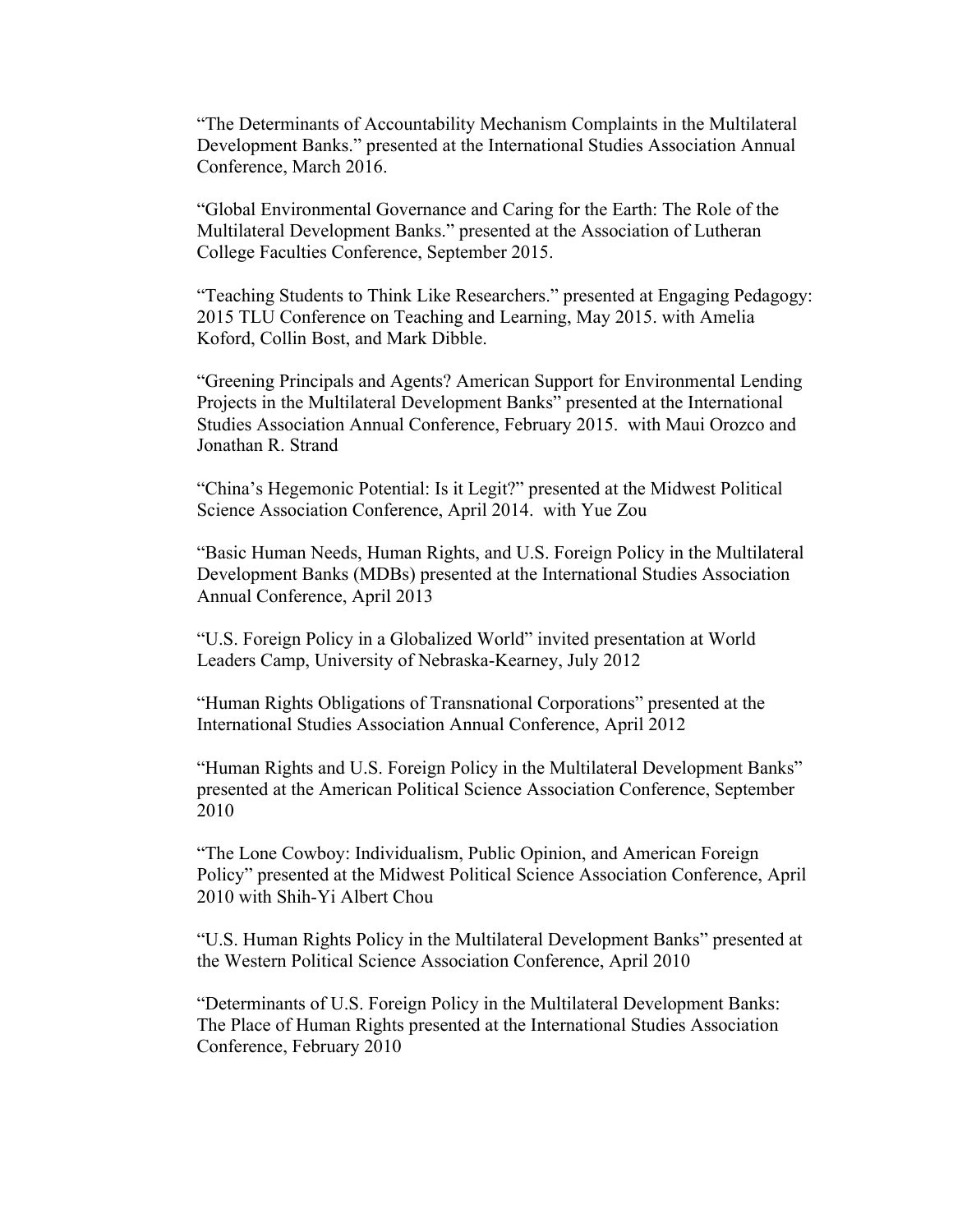"Transnational Corporation, Human Rights, and the United Nations: The Global Compact as Soft Law" presented at the International Studies Association Conference, March 2008

"Conceptualizing International Legitimacy" presented at the "Pathways to Legitimacy" Conference, Centre for the Study of Globalisation and Regionalisation, University of Warwick, September 2007 with David P. Rapkin

"Conceptualizing International Legitimacy" presented at the International Studies Association Conference, March 2007 with David P. Rapkin

"Human Rights Norms and Multinational Corporations: The Case of Nike" presented at the Midwest International Studies Association Conference, November 2006

"The U.S. as a Global Consumer: Providing a Global Public Good?" presented at the Midwest Political Science Association Conference, April 2006 with Tina F. Mueller.

"Autonomy and International Organizations: The Case of the World Bank." Presented at the Great Plains Political Science Association Conference, April 2006.

## Other Conference Activity:

Chair: Foreign Policy and International Organizations: American Political Science Association Conference, August 2018.

Discussant: International Institutions and Human Rights Compliance: American Political Science Association Conference, September 2016

Discussant: Economic Statecraft: American Political Science Association Conference, September 2016

Chair: Security in the Shadow of Hegemons, Midwest Political Science Association Conference, April 2014

Chair: Recognition As Foreign Policy: Contrasting Approaches, International Studies Association Conference, April 2013

Chair/Discussant: Mad Men and Politics, Midwest Political Science Association Conference, April 2011

Chair/Discussant: Comparative Politics-Race, Religion, and Conflict. Great Plains Political Science Association Conference, September 2008.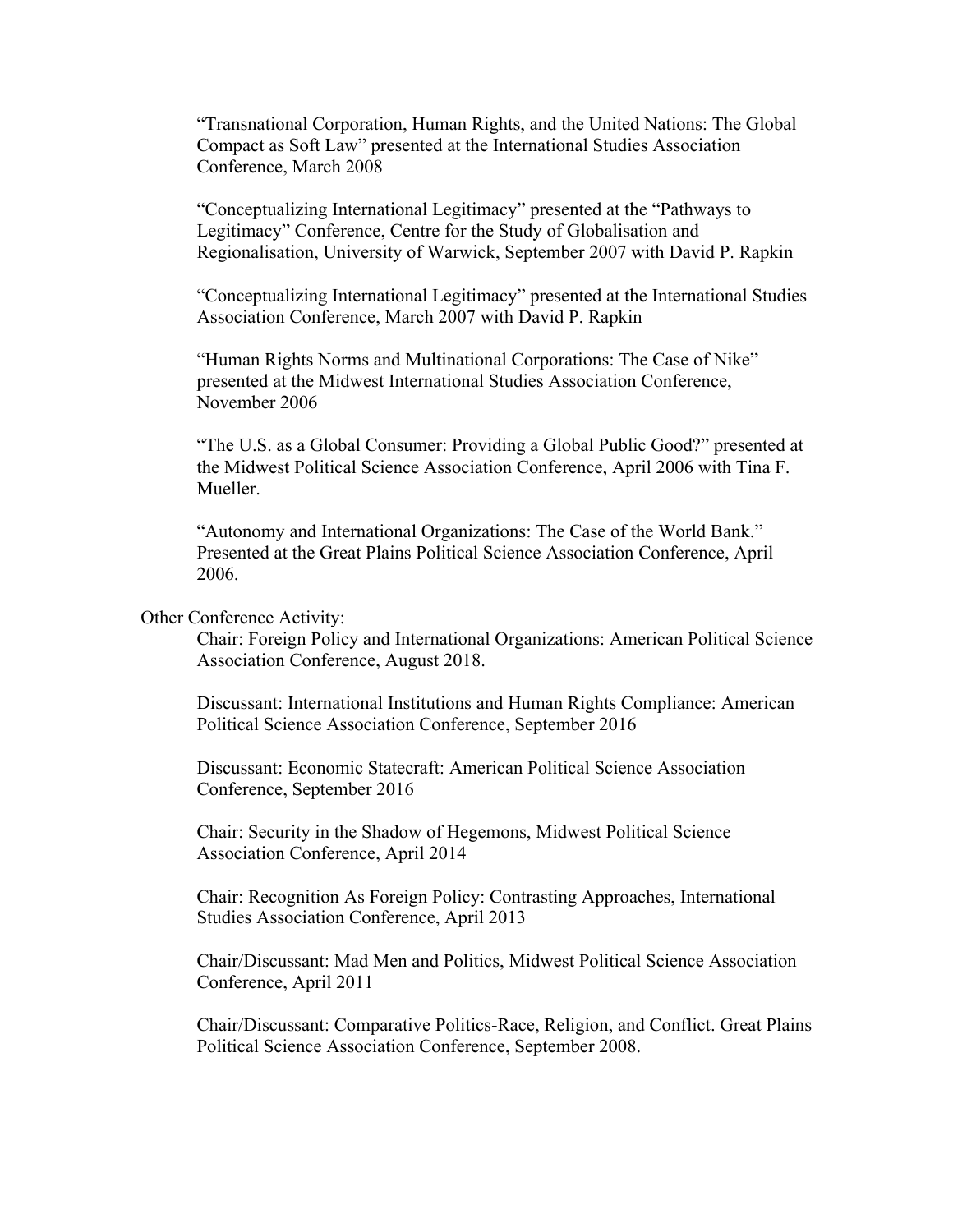Discussant: Promoting Economic and Social Rights. American Political Science Association Conference, August 2008.

#### VI. Awards and Grants

Texas Lutheran University

Research Sabbatical Spring 2022 Civic Engagement Faculty Fellow, 2020-2021 Academic Research and Development Grant 2013-2014, 2014-2015, 2015-2016, 2017-2018, 2018-2019, 2019-2020, 2020-2021 Faculty-Student Summer Research Funding, Summer 2018

# Texas A&M San Antonio

Children Seeking Asylum: An Analysis of the Political and Legal Factors Influencing Asylum Claims by Unaccompanied Minors in the U.S., 2013- 2017." Peer-Reviewed Competitive Research Grant College of Arts and Sciences Summer Faculty Research Grant for 2019

# University of Nebraska – Lincoln

Senning Summer Research Fellowship, University of Nebraska-Lincoln, 2009 Department of Political Science Graduate Teaching Assistant of the Year 07-08 Graduate Assistantship 2003 – 2008

## North Dakota State University

Curtis A. Amlund Distinguished Student Award, Spring 2002 Phi Sigma Alpha Honors Society, Spring 2002 Golden Key National Honor Society, Fall 1999

## VII. International Study

"International Studies: 'China Field Experience'" Program Leader for Semester Long Study Abroad Program in Shijiazhuang China, University of Nebraska-Kearney, August-December 2012

"Peace and Prosperity in Vietnam" under the direction of Dr. Patrice McMahon University of Nebraska-Lincoln July-August 2007.

## VIII. University and Professional Service

#### University Service

Technology, Teaching, and Learning Committee Carroll University 2010-2011 Assistant Coordinator Model United Nations, University of Nebraska-Kearney 2012

Institutional Review Board, Texas Lutheran University 2014-2015 First Year Experience Committee, Texas Lutheran University 2014-2016